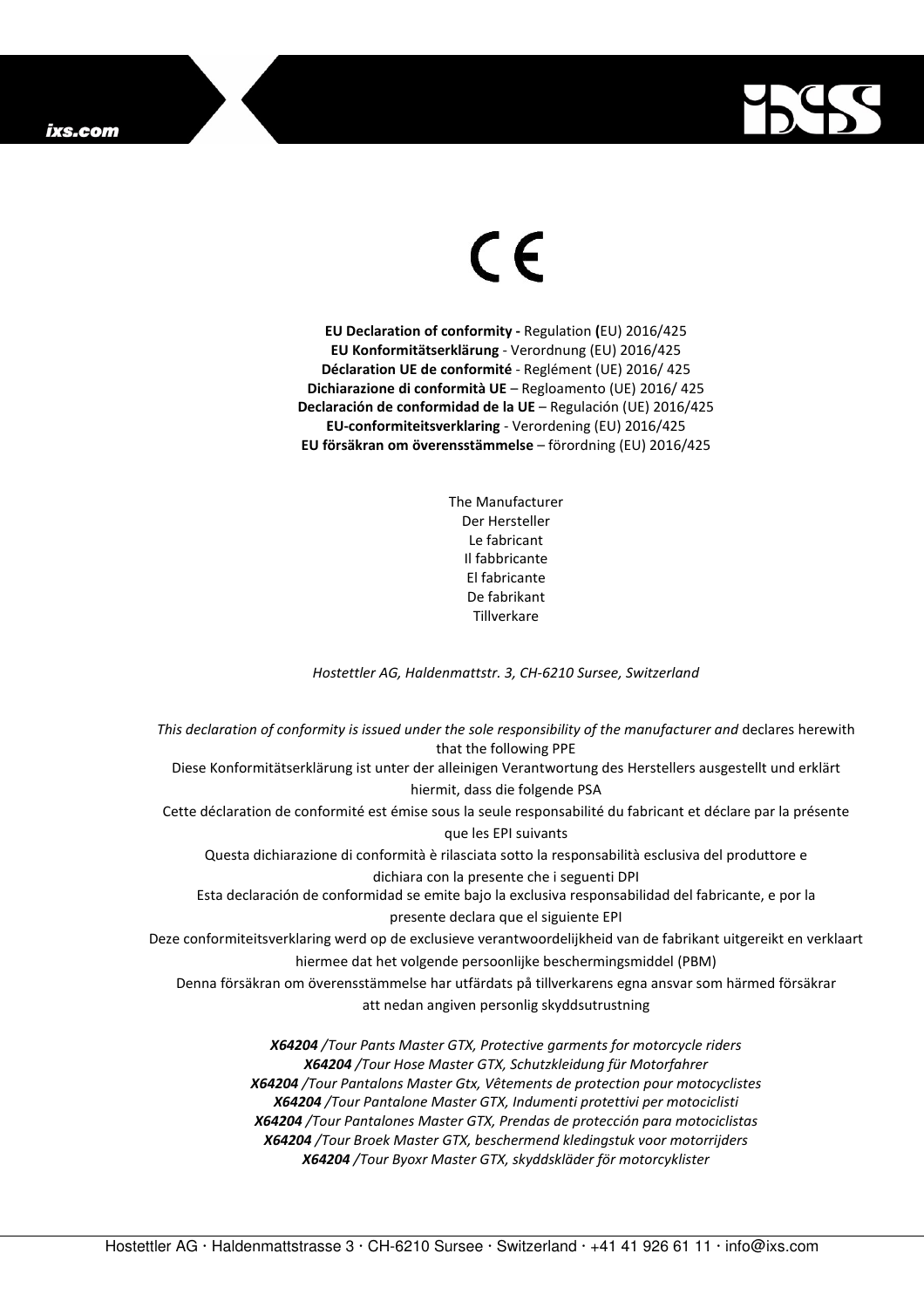



has undergone the EU-type examination conformity assessment procedure (Module B) performed by the Notified Body, IDIADA AUTOMOTIVE TECHNOLOGY, S.A. (OC.0164), P. I. L'ALBORNAR, E-43710 Santa Olivia (Tarragona – Spain), which has issued the EU Type Examination Certificate No. MT19080038.

And is compliant with the following Standard prEN 17092-3:2018 (AA)

## hat das EU-Baumusterprüfungs-Konformitätsbewertungsverfahren durchlaufen (Modul B) durchgeführt von der benannten Stelle, IDIADA AUTOMOTIVE TECHNOLOGY, S.A. (OC.0164), P. I. L'ALBORNAR, E-43710 Santa Olivia (Tarragona – Spanien), die die EU-Baumusterprüfbescheinigung Nr. MT19080038 ausgestellt hat.

und entspricht der folgenden Norm prEN 17092-3: 2018 (AA)

a subi la procédure d'évaluation de la conformité pour l'examen de type UE (module B) réalisée par l'organisme notifié, IDIADA AUTOMOTIVE TECHNOLOGY, S.A. (OC.0164), P. I. L'ALBORNAR, E-43710 Santa Olivia (Tarragona – Espagne), qui a délivré le certificat d'examen de type UE n°. MT19080038.

Et est conforme à la norme suivante prEN 17092-3: 2018 (AA)

è stato sottoposto alla procedura di valutazione della conformità dell'esame UE del tipo (modulo B) eseguita dall'organismo notificato, IDIADA AUTOMOTIVE TECHNOLOGY, S.A. (OC.0164), P. I. L'ALBORNAR, E-43710 Santa Olivia (Tarragona – Spagna), che ha rilasciato il certificato di esame UE del tipo n. MT19080038.

Ed è conforme alla seguente norma prEN 17092-3: 2018 (AA)

ha sido sometido al procedimiento de evaluación de conformidad del examen de tipo UE (Módulo B) realizado por el organismo notificado, IDIADA AUTOMOTIVE TECHNOLOGY, S.A. (OC.0164), P. I. L'ALBORNAR, E-43710 Santa Olivia (Tarragona – España), que ha emitido el certificado de examen UE de tipo no. MT19080038.

Y cumple con el siguiente estándar prEN 17092-3: 2018 (AA)

de EG-typekeuring-conformiteitsbeoordelingsprocedure doorlopen (module B) heeft,uitgevoerd door de aangemelde instantie IDIADA AUTOMOTIVE TECHNOLOGY, S.A. (OC.0164), P. I. L'ALBORNAR, E-43710 Santa Olivia (Tarragona – Spanje) die het certificaat van EG-typeonderzoek nr. MT19080038 afgegeven heeft,

en voldoet aan de volgende norm: prEN 17092-3: 2018 (AA)